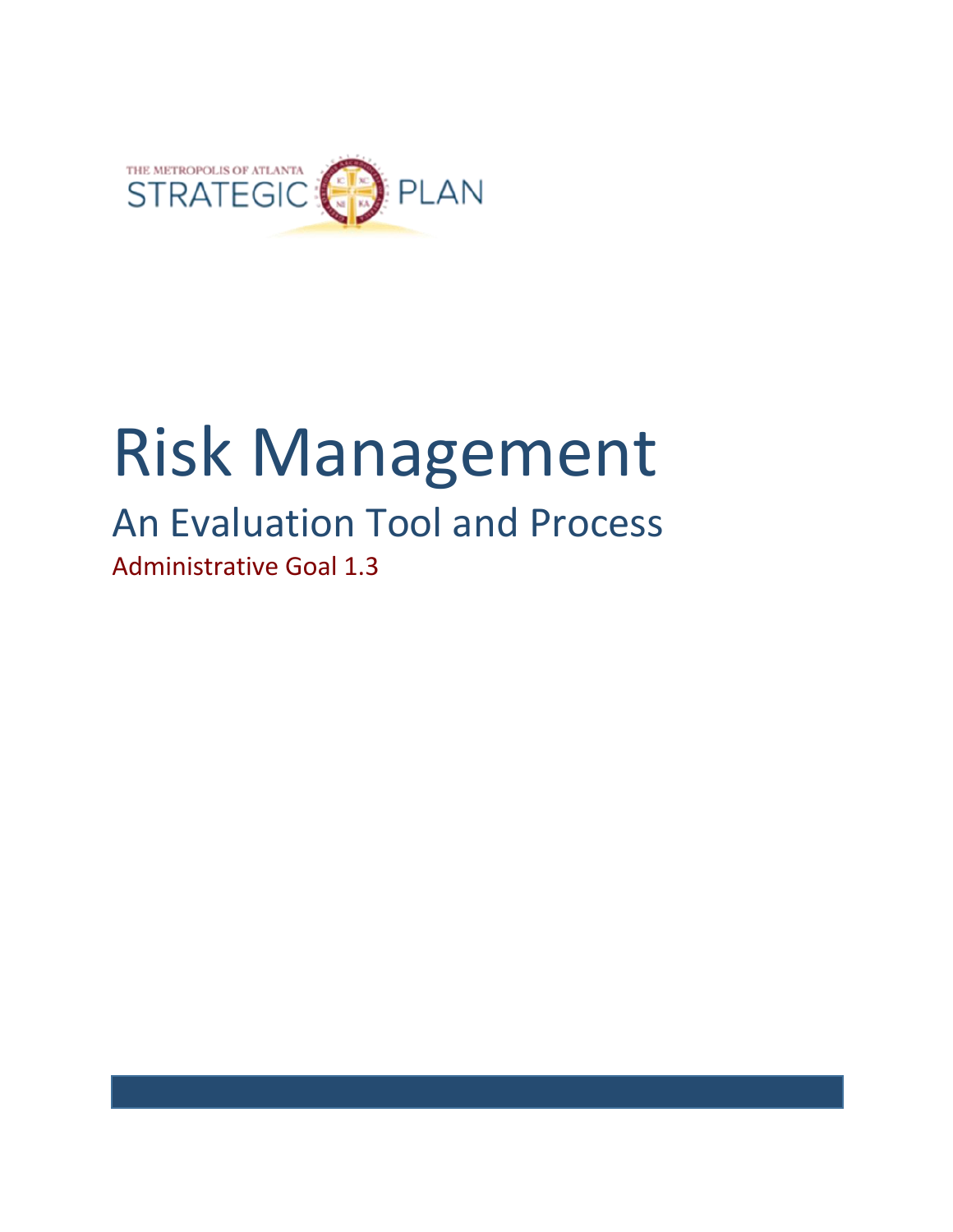"Where there is no vision, the people will perish. " Proverbs 29:18

Strategic Plan for the Greek Orthodox Metropolis of Atlanta and its Parishes

> Greek Orthodox Metropolis of Atlanta 2480 Clairmont Road NE Atlanta, Georgia 30329 Tel: 404-634-9345 Fax: 404-634-2471 www.atlanta.goarch.org

> > Metropolitan Alexios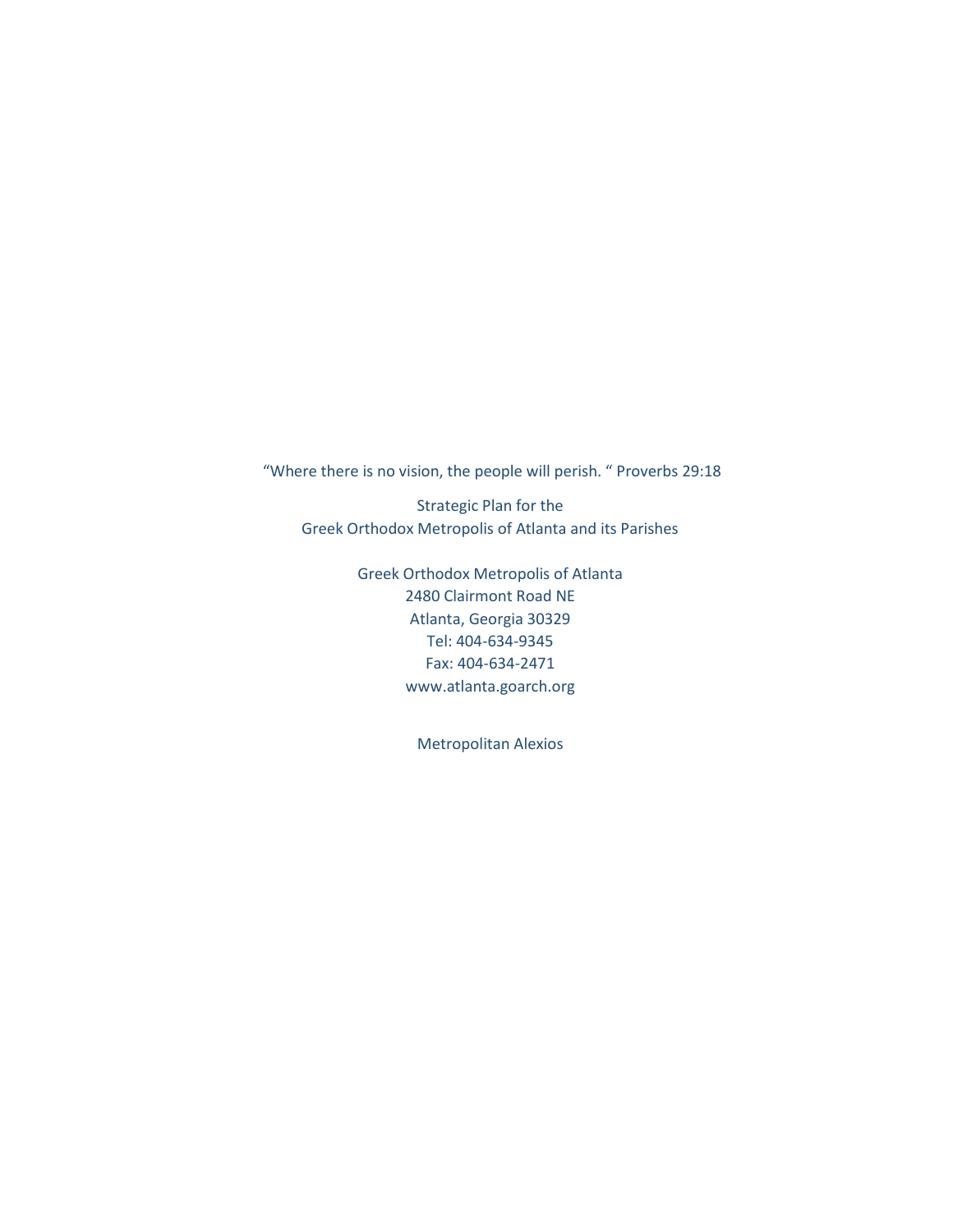## Table of Contents

| <b>Objective and Overview</b>                                               | $\mathbf{1}$ |
|-----------------------------------------------------------------------------|--------------|
| <b>What is Risk Management</b>                                              | 2            |
| <b>The Risk Management Planning Process</b>                                 | 3            |
| Who is Responsible                                                          | 3            |
| Form a Risk Management Structure and Process                                | 3            |
| Implementing the Plan                                                       | 4            |
| <b>Planning Resources</b>                                                   | 4            |
| <b>Assessment of Risk</b>                                                   | 5            |
| I. Compliance with Archdiocese Uniform Parish Regulations and Parish Bylaws | 5            |
| II. Liability -- Protecting Church Assets                                   | 6            |
| Buildings, Inventory, Rental Property, Property & Casualty                  | 6            |
| <b>Insurance Coverage</b>                                                   |              |
| <b>Special Events</b>                                                       | 8            |
| <b>Off Site Events</b>                                                      | 8            |
| <b>Alcohol at Events</b>                                                    | 8            |
| Directors and Officers Coverage                                             | 9            |
| III. Security                                                               | 9            |
| IV. Crisis Management                                                       | 9            |
| V. Children and Youth                                                       | 10           |
| VI. Employees and Volunteers                                                | 10           |
| <b>VII. Financial Procedures and Controls</b>                               | 10           |
| <b>VIII. Social Media</b>                                                   | 11           |
| <b>Parish Level Resources and Opportunities</b>                             | 11           |
| <b>Excerpts from the Uniform Parish Regulations</b>                         | 12           |
| <b>Acknowledgements and Team Members</b>                                    | 15           |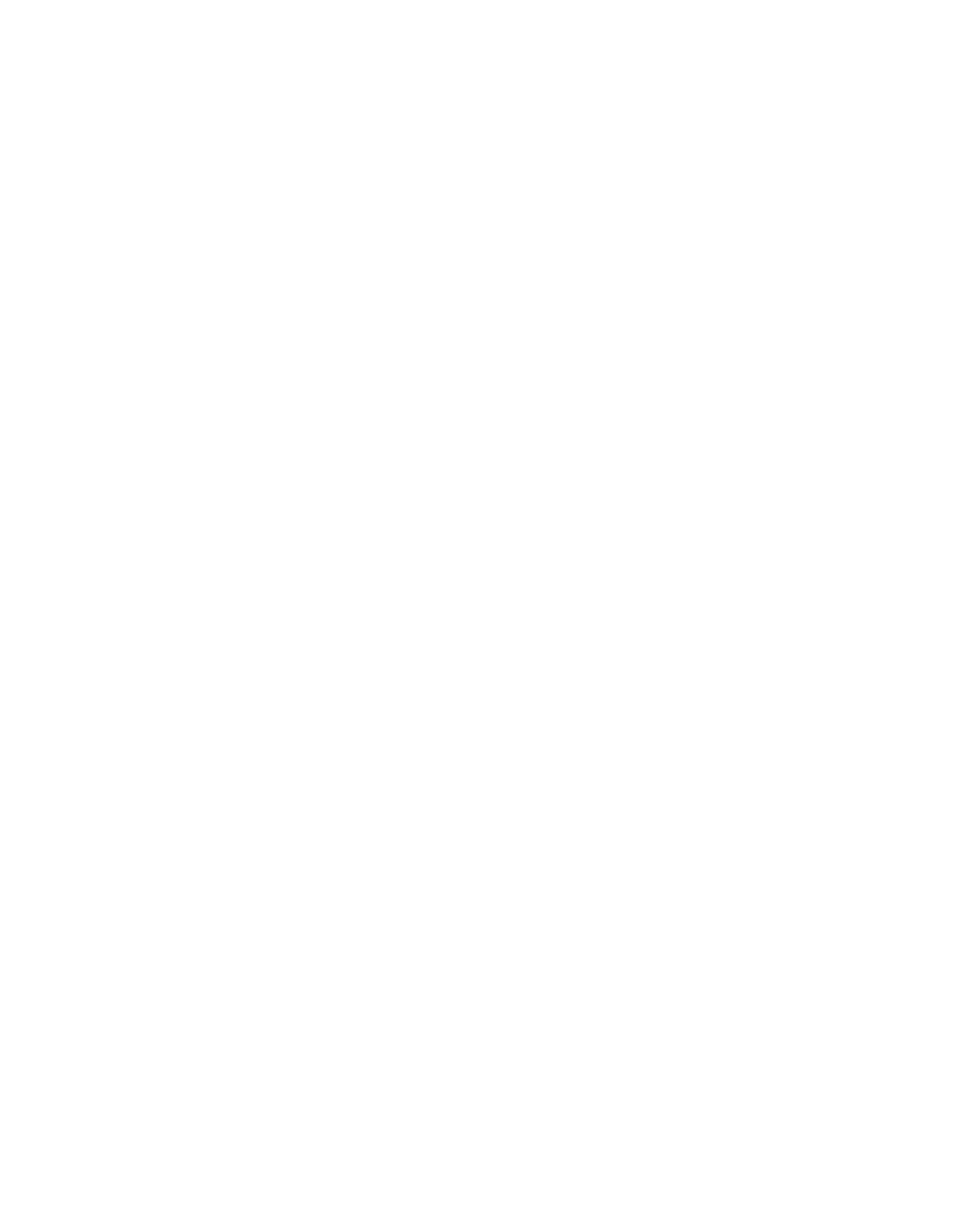## **OBJECTIVE AND OVERVIEW**

The Parish Council, working with the clergy and acting on behalf of the Parish Assembly, is entrusted with the management of the parish's activities, ministries and facilities. It has a responsibility to safeguard the church's congregation. It has fiduciary responsibility of the financial matters of the parish. The Parish Council must also adhere to federal, state, and local statutes which apply to the parish. It receives guidance through the Archdiocese Uniform Parish Regulations (UPR), the policies and procedures emanating from the Archdiocese, the office of the Metropolitan and Chancellor of the Metropolis of Atlanta, the Parish By-laws, approved budgets, and other policy decisions. This Evaluation Tool and Process is another resource available to the Parish Council, offering tactical considerations it can use to mitigate risk to the parish.

The objective of this Evaluation Tool and Process is not to dictate a set of risk management policies and procedures for the parishes of the Metropolis of Atlanta. Those come from the Metropolitan's or Chancellor's offices. The intent is for the Parish Council to develop its own systematic risk management approach for the operations of the parish. Each Parish Council must determine how it can best balance risk/cost and liability/safety. The strategy the Parish Council develops will be based on the demographics, size and talent within its own community. This Evaluation Tool and Process raises the awareness that there are numerous considerations to be evaluated, additional precautions that might be taken, or other procedures developed to make the Clergy, Parish Council, and those who assist them good stewards of their parishes and parishioners.

As this risk management goal goes forward, a further objective is to create a communication and best practices sharing process among the parishes. Topics will be rolled out periodically, training opportunities will be announced, and discussion forums will be offered for parish leadership.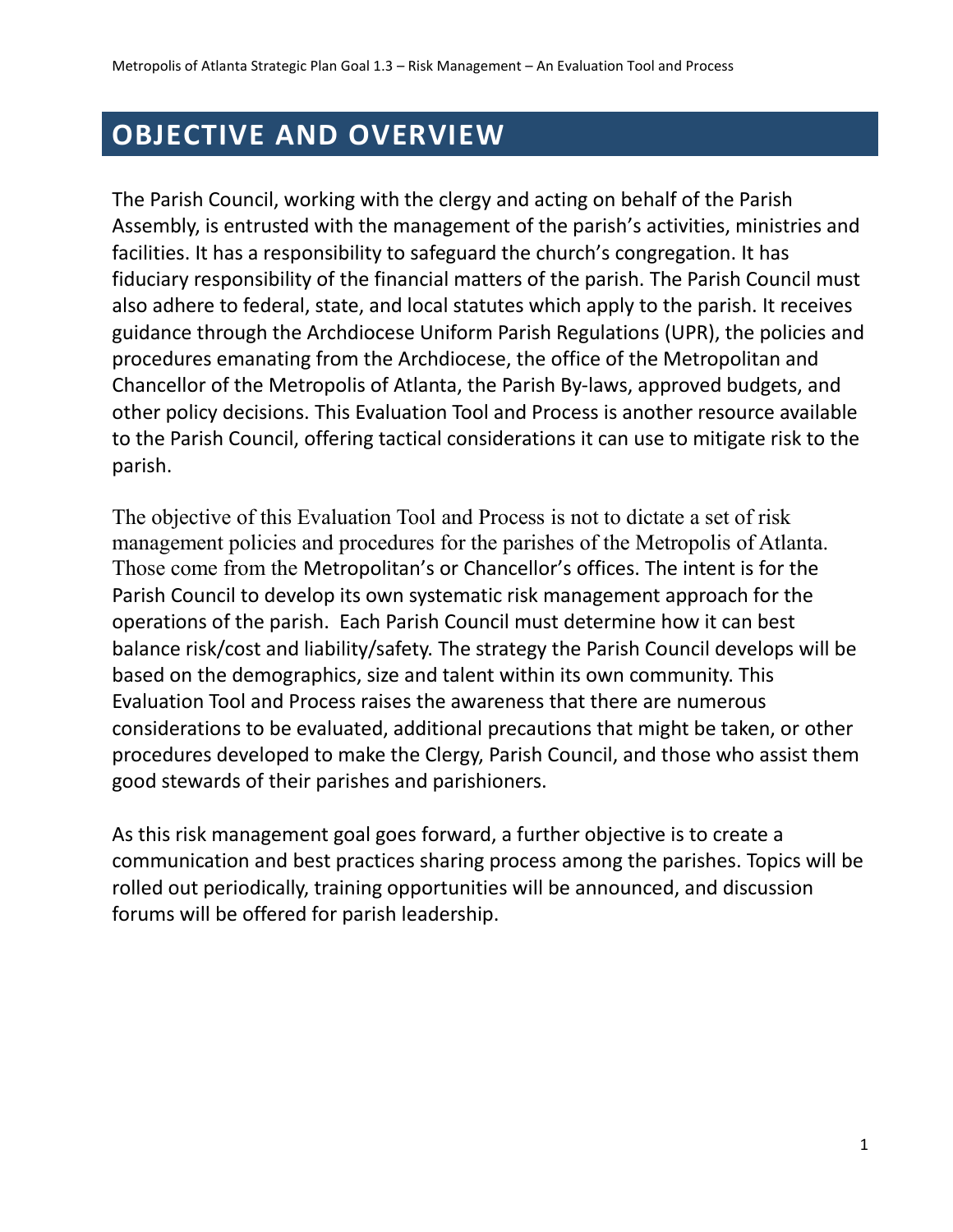## **WHAT IS RISK MANAGEMENT**

Risk management can be seen foremost as being good stewards. It is a process to determine the best ways a parish can be good stewards of those things entrusted to its care: its people, its miniseries, its physical assets, its financial gifts and more. Risk management does not eliminate loss or assure your congregation's safety.

There are three main issues that should be considered:

- The first is to determine the areas of risk and the likelihood of those areas of risk for your parish;
- The second area is prevention; that is, determine what the parish can do before something goes wrong;
- The third area can only be determined by each parish: the level of risk acceptable to the parish.

Since no parish is likely to be fully insured, the combination of level of insurance, the cost of implementing risk management policies and procedures balanced with the financial savings help manage risk.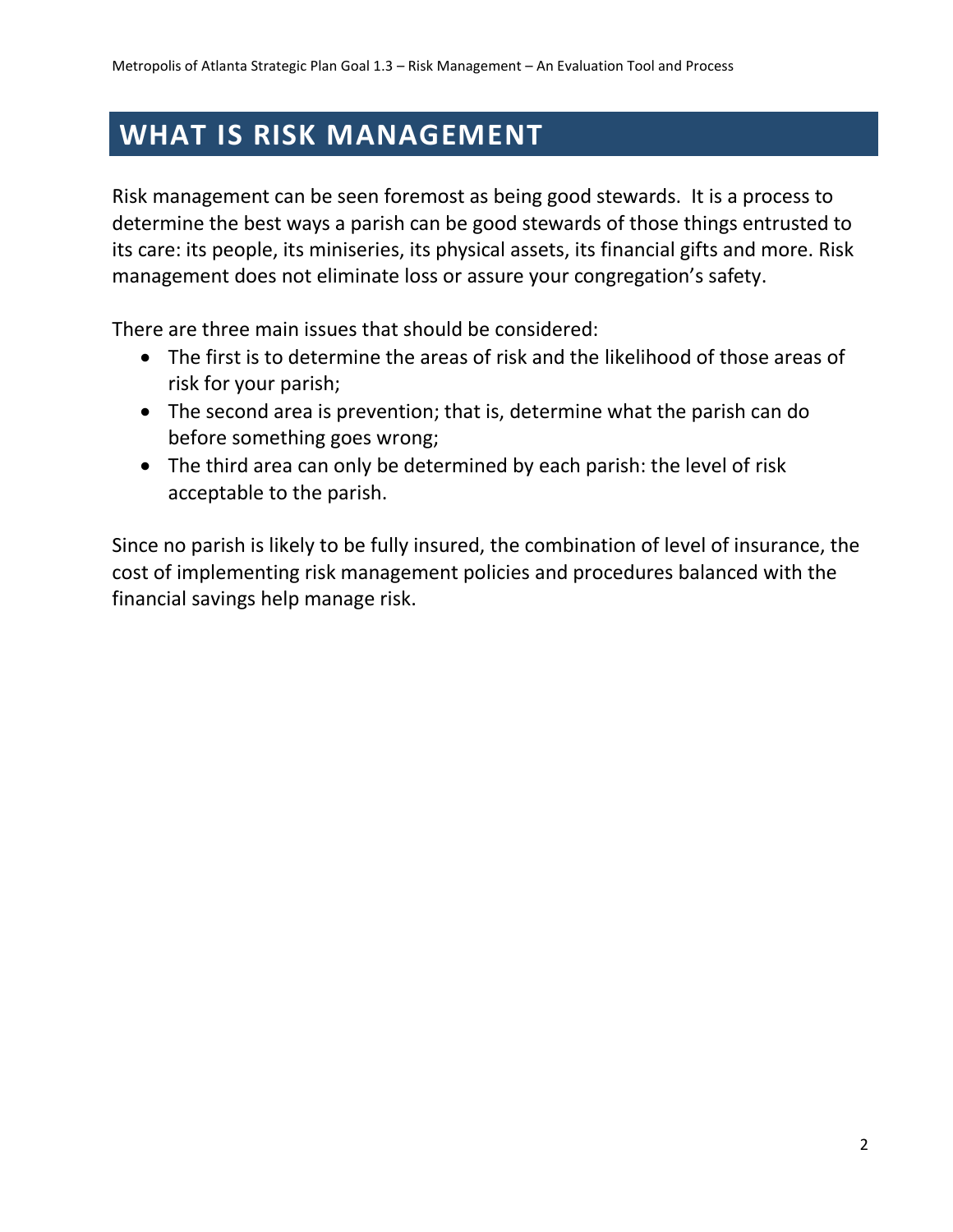## **THE RISK MANAGEMENT PLANNING PROCESS**

### **WHO IS RESPONSIBLE – RISK MANAGEMENT COORDINATOR**

Ultimately the Clergy and Parish Council oversee the risk management of the parish. Parish leaders understand that they must have property and liability insurance. This Evaluation Tool and Process challenges the leadership to expand its assessment of where things can go wrong, where the exposure is, and determine the level of risk they are willing to assume.

The first item for the parish leadership is to appoint the **Risk Management Coordinator** who will be tasked with this area of responsibility at the parish level.

### **FORM A RISK MANAGEMENT COMMITTEE, STRUCTURE AND PROCESS**

The Plan Coordinator takes the lead and recruits others to serve on the **Risk Management Committee.** One immediate step should be to survey the parish for persons in related **risk management** fields, such as an insurance agent/broker, accountants, attorneys, human resource specialists, medical practitioners, food service workers, business owners, etc. These people are excellent sources of information and should be invited to be part of this process.

This Committee then begins to identify, analyze, and prioritize the risks faced by the parish. This includes reviewing all church assets, making safety checks, creating inventories, and annually reviewing the insurance policies of the parish. As these risks are identified, specialized teams might be formed such as a Safety Team, Crisis Management Team, etc. Plans are then developed by the Committee or these teams to mitigate the identified risks. Plans can be developed over time and in phases as risks are prioritized and resources are available. Plans can include safety evacuation for fires, shelter-in-place, medical emergencies, lost/missing child, Active Shooter, communication plans, and so on. The **Risk Management Committee** should be a standing committee in each parish and is responsible for the plan(s) and the work of the specialized teams that are formed.

An ongoing part of the process is for the **Coordinator** to be the parish point person for future communiques on the Metropolis Risk Management, be part of discussion groups, and to share best practices with other coordinators.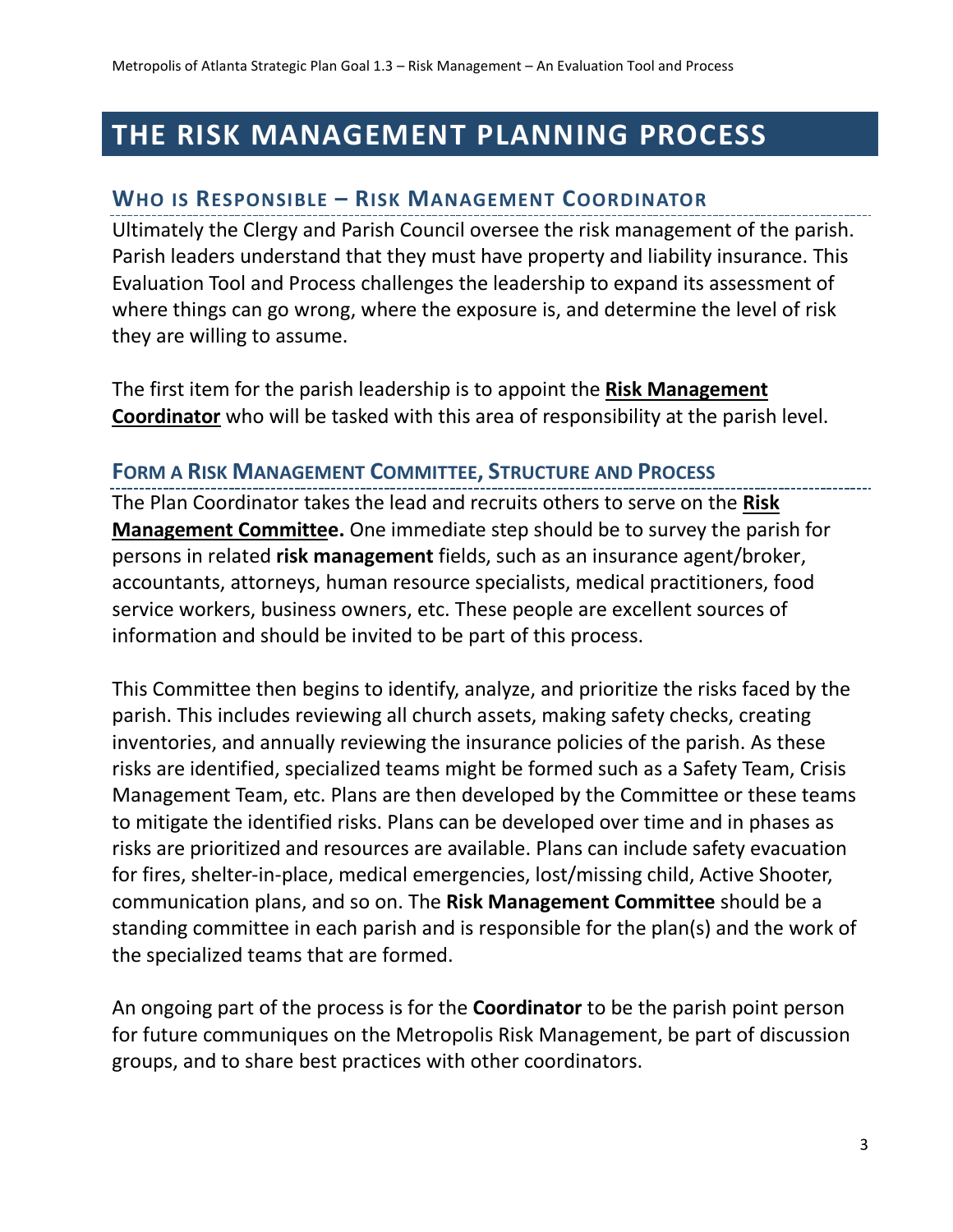#### **IMPLEMENTING THE PLAN**

Once the plan(s) is developed, it now needs to be approved and supported by the parish leadership, communicated to the parishioners, and include appropriate training for groups. For the plan(s) to be successful, it needs to be sustainable, realistic, monitored, and integrated into the culture of the parish. The standing Risk Management Committee would be accountable for the on-going implementation and evaluation of the plan(s).

#### **PLANNING RESOURCES**

The first available resource to you is your insurance agent and company. Most have risk management brochures and websites to assist you in this process. Many can present workshops to your leadership and community. Each parish should work with its insurance carrier who not only conducts appraisals but who also identifies risks within your community. Carriers often have checklists and you should seek their advice on how to minimize any risks. Most carriers conduct annual or biannual audits and are good sources of information.

If your carrier does not offer on-line resources, there are several other insurance company websites that have resource materials accessible to non-customers such as Church Mutual (https://www.churchmutual.com) and Brotherhood Mutual (https://www.brotherhoodmutual.com).

The Metropolis has purchased for each parish **The Church Board Guide to Developing a Risk Management Strategy.** This is an excellent starting point for the Parish Council to use in understanding more about this process and offers practical steps on how to begin. This document is also available as a download to the parishes in the Metropolis of Atlanta. The parishes have permission to reproduce this for use within their parish at no additional cost. Additional resources on specific topics are available at [http://store.churchlawtodaystore.com.](http://store.churchlawtodaystore.com/)

The parishes of the Metropolis of Atlanta are encouraged to consider a subscription to *Church Law and Tax.* The rate for a one-year subscription to ChurchLawAndTax.com for is \$119.95. This gives a church access to all their resources (which includes the full archives of Church Law & Tax Report and Church Finance Today plus each new issue published during the subscription period).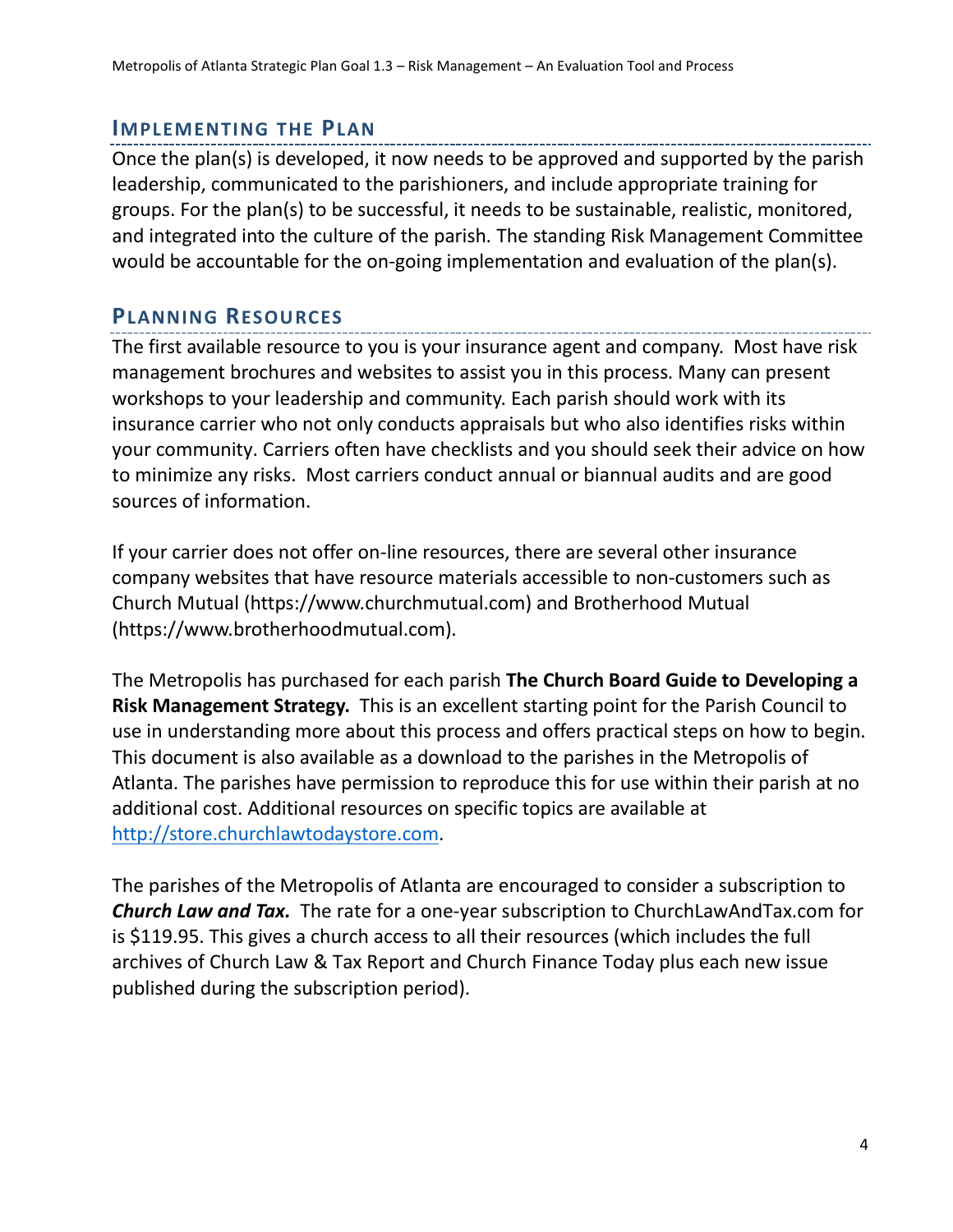## **Assessment of Risk**

The questions that need to be considered are:

- What is at risk?
- Do we know where our parish is vulnerable?
- How do we answer, "Could this happen here? How likely can something happen? How serious is the repercussion?"
- What can be done before something goes wrong?
- How much risk is acceptable?

The topics or areas to consider in the risk assessment process are listed and prioritized below. This Evaluation Tool and Process discusses the first two. Future risk management releases will continue with topics III through VIII. Sub topics and commentary are offered now for consideration until that information is developed and released.

## **I. COMPLIANCE WITH ARCHDIOCESE UNIFORM PARISH AND PARISH BYLAWS**

All members of the Parish Council must understand the expectations of their roles as defined in the UPR and their local parish bylaws. Excerpts of the UPR pertaining to many of the administrative responsibilities are detailed in the last section of this document. Any questions regarding these responsibilities and duties can be directed to the Chancellor of the Metropolis. In extreme circumstances, non-compliance of the UPR can lead to the revocation of the church's ecclesiastical charter.

The Parish Bylaws are the basis of the structure of the parish and its rules of operation. The Bylaws must be in compliance with the UPR and have been ratified by the Metropolis. Again any questions about this process can be directed to the Chancellor.

Parish Operating Manual or guidelines are important in the operations of the parish. Details not defined in the Parish Bylaws are documented here. It is the "how to" document of the operational processes and procedures to insure the parish runs smoothly. It serves as a guide for new Parish Council members, staff and volunteers, allowing for a smooth transition and serves as a training guide as new people join ministries.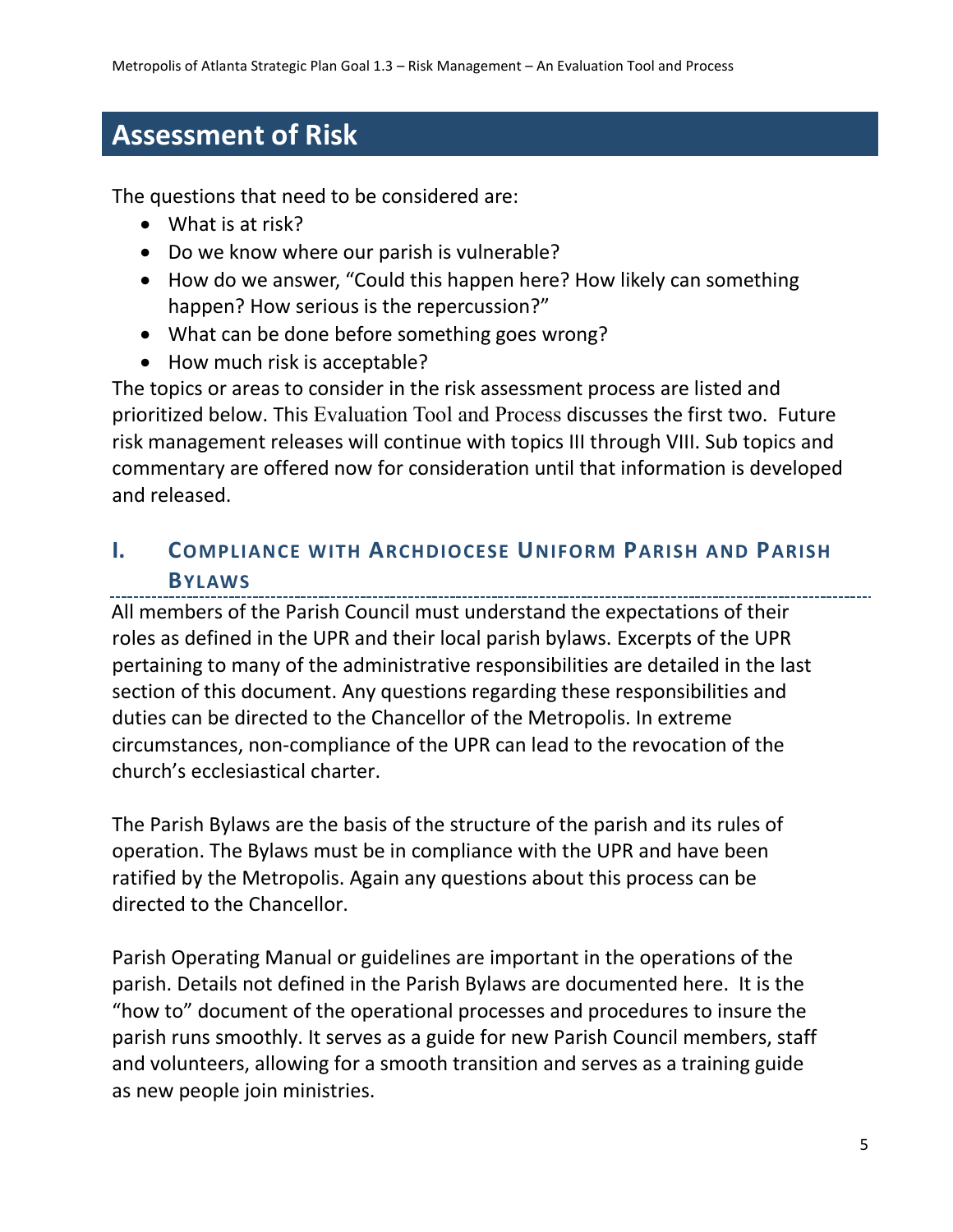## **II. PROTECTING CHURCH ASSETS – COMPREHENSIVE INSURANCE PROGRAM**

- **Buildings**: Business property/contents, Inventory of Assets (Sanctuary/nonsanctuary), Rental Property, Property & Casualty
	- **Insurance Coverage:** What to cover and how much insurance is a major decision of each Parish Council. A taskforce of the Archdiocese is currently developing a list of recommended minimum levels of insurance each parish should have. This will be addressed at the 2018 Clergy-Laity Congress. Until that time, parish insurance coverage should be evaluated based on the items listed below that should be in a policy and the additional list to consider depending on the needs of the parish. Review this list with your insurance agent/ broker as part of your evaluation process.

## Basic Recommended Policies/Coverage should include the following:

- Building Property
- Business Property (contents, to include liturgical items)\*
- **•** Business Liability
- Special Event Liability (Festivals, etc… if not included in base policy)
- Inland Marine (covers property in transit such as laptops, liturgical items that move)
- Commercial Umbrella Liability
- Workers' Compensation
- Counseling Professional Liability
- Cemetery Professional Liability
- Directors and Officers Liability
- Business Auto for vehicles owned by the Religious **Organization**
- Business Life & Health
- Burglary Or Robbery
- Damage To Premises Rented To You
- Demolition/ Debris Removal
- Employee Dishonesty (Ex: Theft/ embezzlement of offering receipts, misappropriation of funds for personal gain)
- Equipment Breakdown (refrigeration or HVAC from named peril)
- Fire Department Service Charge
- Fire Extinguisher Systems Recharge Expense
- Forgery Or Alteration of documents such as checks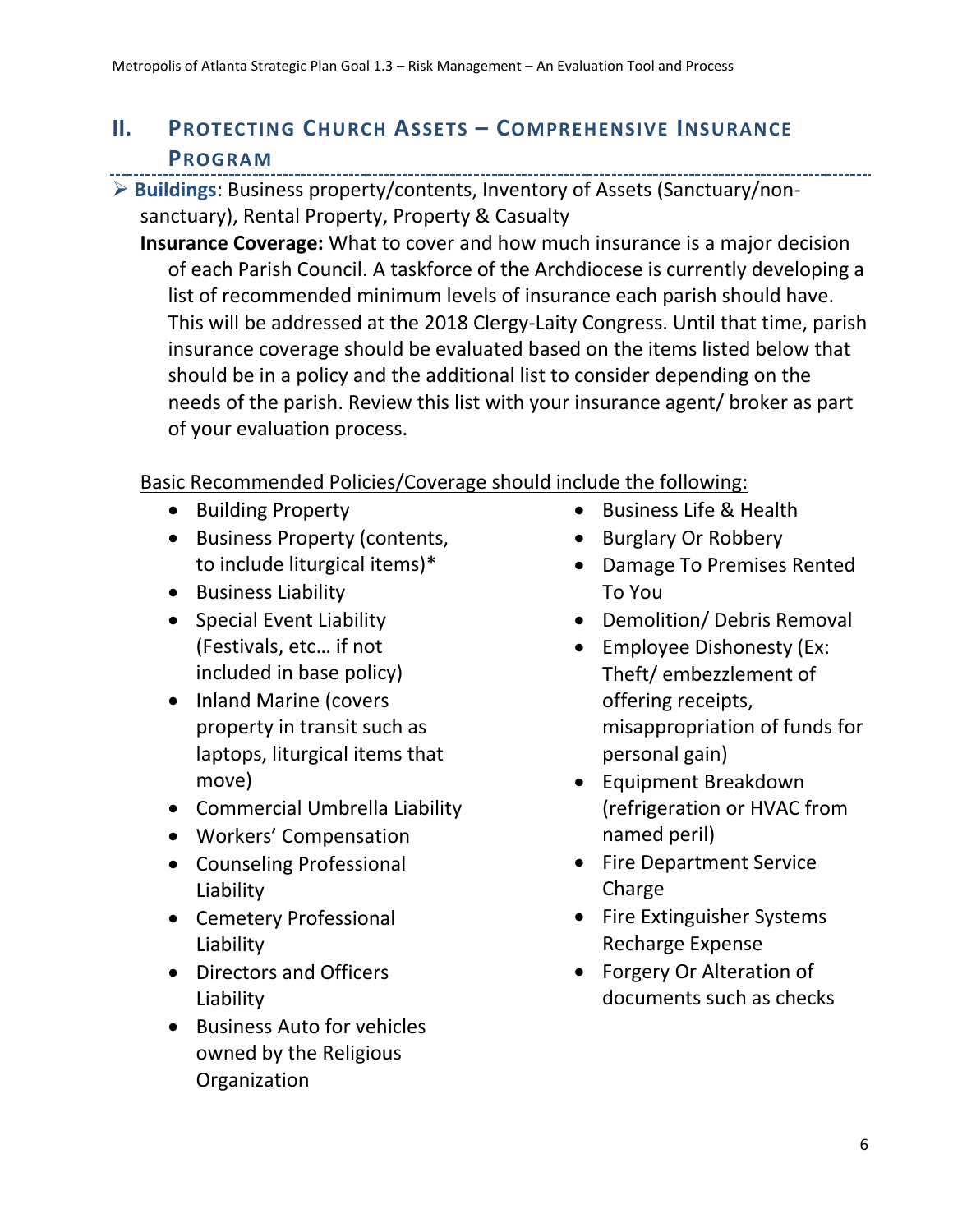*\*NOTE: Particular attention must be given to icons, icon screens and valuable liturgical items. They should be scheduled and valued individually under appropriate FINE ARTS or Inland Marine Coverage. If the icon is painted/applied directly to the wall surface, or permanently installed, confirm with your insurance agent or broker that you have appropriate coverage.* 

*Further, confirm with your insurance agent or broker that you have appropriate coverage when members of your parish are traveling on behalf of the parish or on group trips, and/or renting motor vehicles; and when staff and volunteers are conducting business on behalf of the parish, e.g., making bank deposits, shopping, and the like.*

## Additional Recommended Coverage to consider are the following:

- Arson Reward
- Back-Up Of Sewer Or Drain
- Building Collapse
- Cyber/data breach liability
- Damage To Non-Owned Buildings From Theft, Glass Expenses
- Increased Cost Of Construction And Demolition Costs
- Money And Securities
- Money Orders And Counterfeit Money
- Newly Acquired Business Personal Property
- Newly Acquired Or Constructed Buildings
- Ordinance or Law
- Outdoor Property
- Personal Property Off Premises
- Pollutant Clean Up And Removal
- Preservation Of Property (temporary repairs)
- Property Of Others
- Valuable Papers And Records On Premises (records rebuilding)
- Valuable Papers And Records Off Premises (records rebuilding)

As to how much coverage is needed is determined by assessing the cost of the insurance and the level of risk the parish is able to absorb in case of a loss. One learning opportunity is to review your insurance policy on a periodic basis with other established reputable providers, perhaps every three to five years.

**Inventories** of all assets within your parish are very important. While we do not think of them unless a catastrophe occurs, should you be faced with an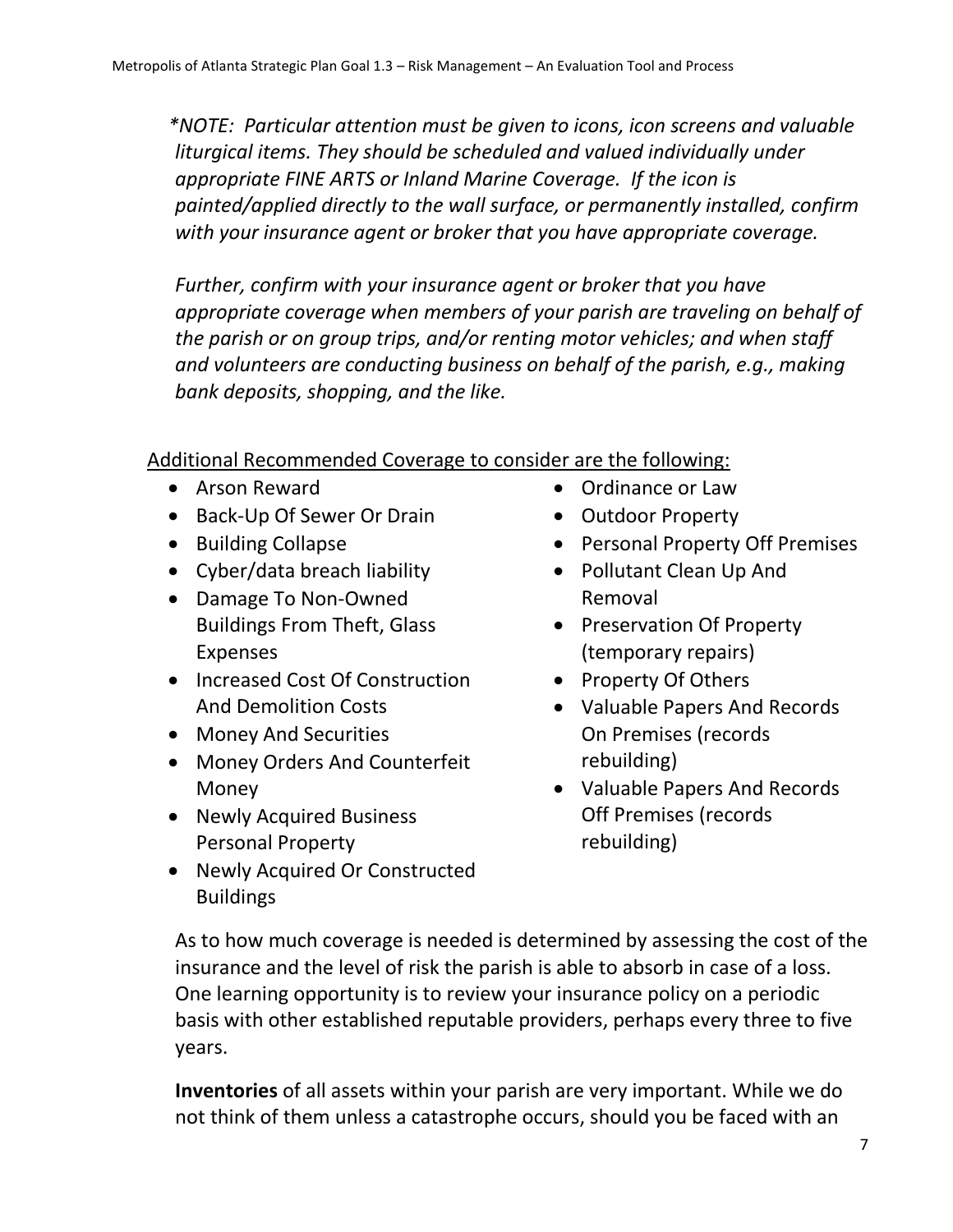unfortunate occurrence, their value will then be appreciated. Take pictures of the holdings of each room, including the altar, and especially the iconography. Include all areas, such as playgrounds, gardens, or parking lots. The Community Center often includes storage areas, in addition to well-equipped kitchens which should be carefully inventoried as well. Where possible, place a replacement value based on the original cost, if known. Appraisers for some individual items may be consulted if needed.

### **Special Events** (Festival, weddings, baptisms)

Parishes often hold festivals, weddings, baptisms, and/or otherwise rent out facilities. We recommend a rental agreement outlining the terms and conditions of the use of the facilities be executed. Not only is there the need to protect church assets, but there is a need to include protection for parishioners and visitors. While most include coverage in these areas for church functions, when renting out your community center or other property, extra coverage is needed. All non-church sponsored renters need to have liability coverage and should produce such evidence as a condition of renting the space. Often, the carriers require such proof of liability coverage. The Archdiocese is contracting with an insurance provider that offers **Tenant Users Liability Insurance Policy**, or **TULIP coverage** which facility users can purchase to insure parishes.

#### **Off-Site Events** (Sanctioned and non-sanctioned)

Participation in and travel to off-site events is a common feature in many ministry programs like day trips for senior citizens, youth athletics, Metropolis Youth Events, retreats, etc. Planning should include safety checks to prevent accidents and injury. Understand how your liability insurance covers these events, drivers, chaperones, and others before you go. Review with your insurance agent the details of your event for any extraordinary activities that require more preparation or additional coverage.

#### **Alcohol at Events**

If your parish serves alcohol at special events, it is a good idea to have security present, especially in the parking areas. Off-duty police officers are recommended over security guards as they have the law enforcement authority as needed. Check with your local law enforcement for their policies on providing security by off-duty police officers. All parishes should have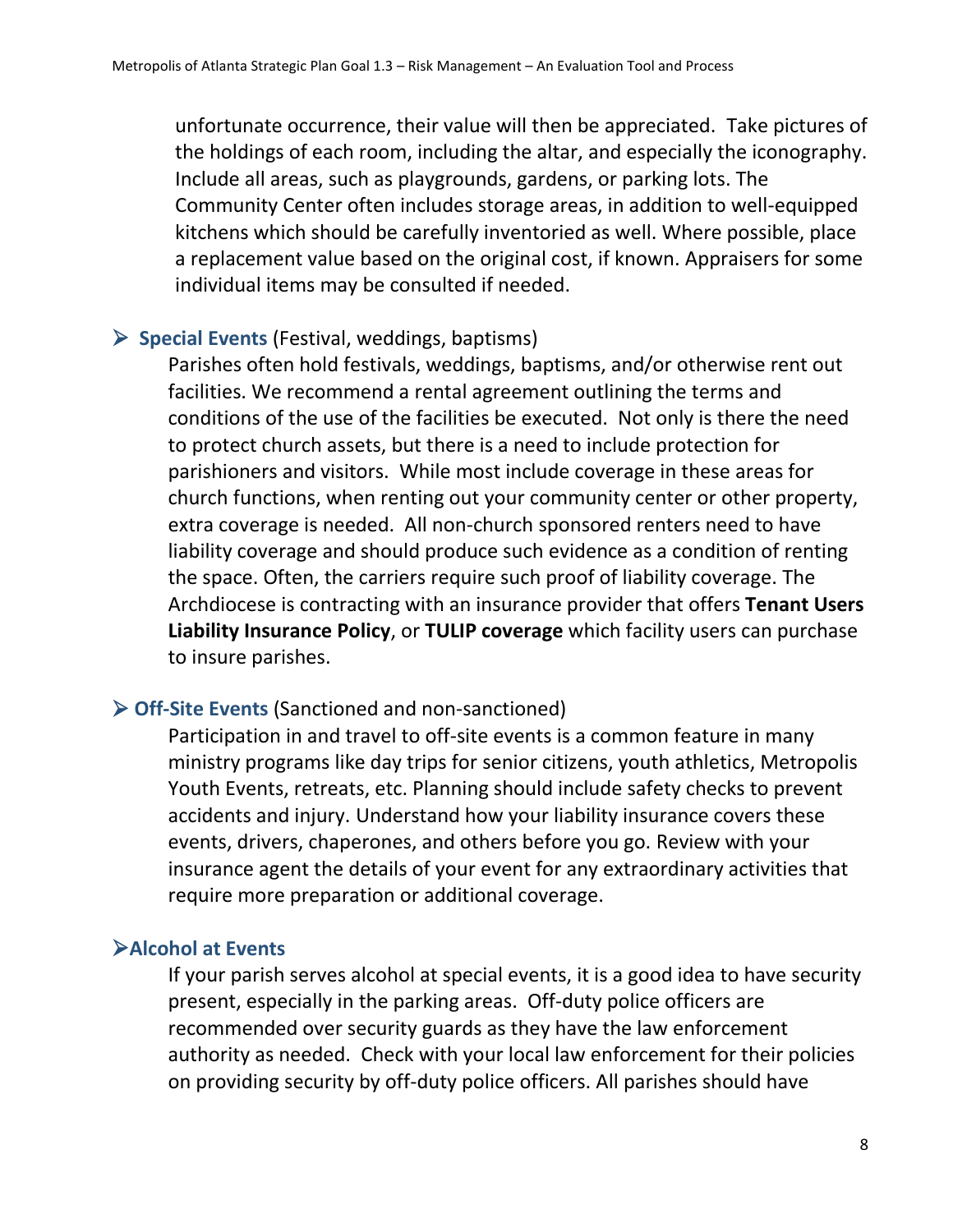written policies concerning alcohol sales and must comply with all local and state requirements concerning permits and licenses to serve alcohol. Understand the difference between liquor liability and host liquor liability. Trained bar tenders who understand the local alcohol serving laws should be hired for these events.

#### **Directors and Officers Coverage**

This is in the recommended list above to include in your parish policy to cover the Parish Council. Members should fully understand the limits of this coverage including how it pertains to errors and omissions. Volunteer ministry leaders can also be covered for errors and omissions.

## **III. SECURITY** *(FUTURE RELEASE)*

- (1)Buildings
- (2) Cyber Security
- (3) Personal Information & Office Records
- (4) Fire Safety and Compliance
- (5) Water spills
- (6) Active Shooter/Intruders
- (7) Terrorism

#### **IV. CRISIS MANAGEMENT – RESPONDING TO CATASTROPHIC INCIDENTS** *(FUTURE RELEASE)*

- (1) Emergency Response Procedures & Protocol Posted
- (2) Disaster Plan and Fire Evacuation
- (3) Emergency Medical Plan, First Aid, AED Program
- (4) Preventing Slip & Fall Accidents (Handrail, ramp, wheelchairs, & water spills)
- (5) Church Violence (Active Shooter, bomb threats, intruders, etc.)
- (6) Temporary Shelter Guidelines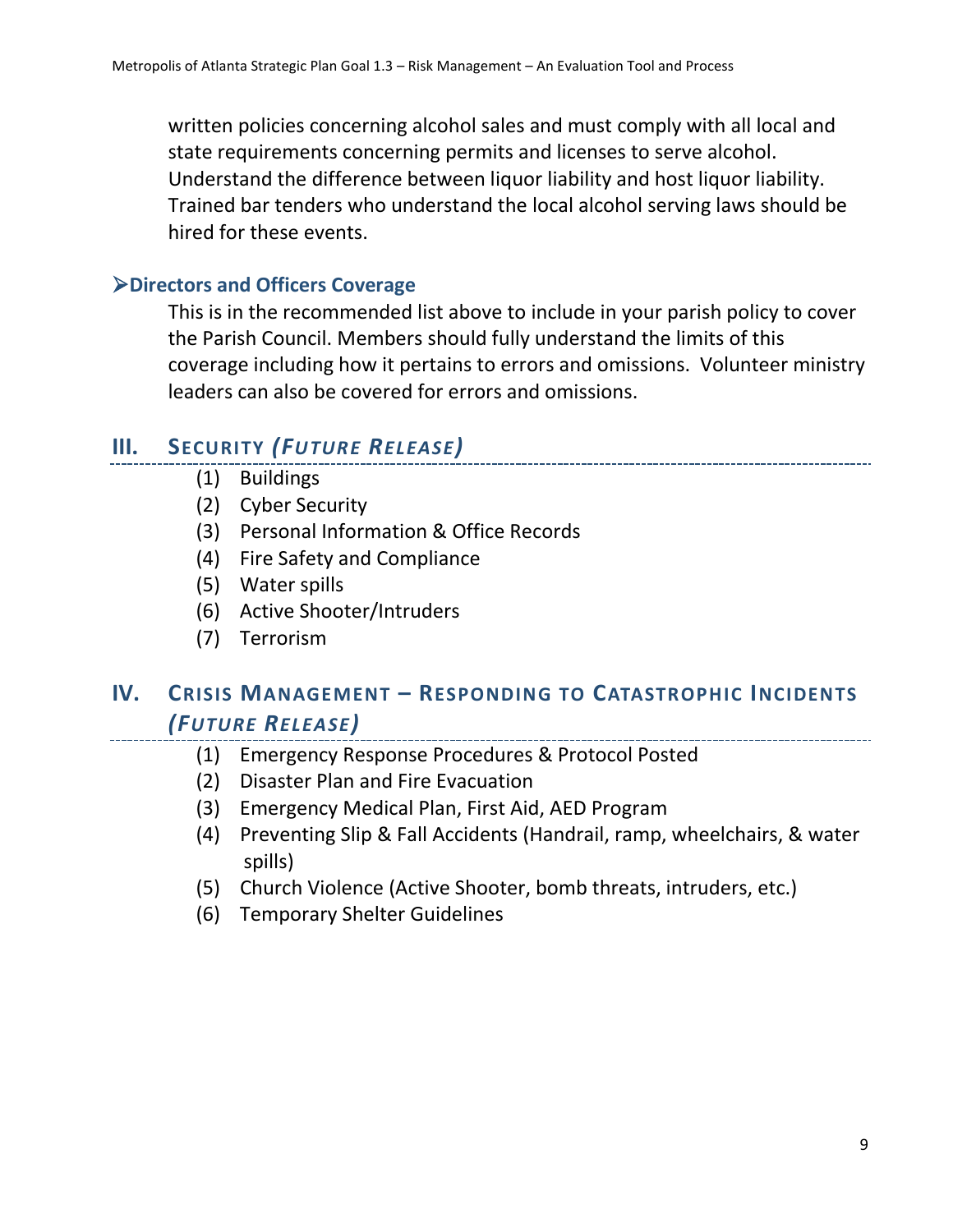## **V. CHILDREN AND YOUTH**

The Metropolis of Atlanta strategic Plan Goals 11.2 and 11.3 will address these in detail. The Archdiocese will be releasing a national Youth Protection Program, which will be communicated to all parishes at that time.

## **Parish Considerations until these guidelines are released:**

**Working with youth** within the local parish is a special privilege and one that requires much volunteer time. Each parish must be in compliance with the Archdiocese UPR and parish bylaws concerning background checks on all church workers. For those parishes with Greek Schools, pre-schools, and or daycare, special local, state and federal guidelines exist and each parish must also follow these guidelines. Additionally, insurance needs differ in these areas. Check with your insurance carrier for any special requirements covering personnel, travel, athletics, and school volunteers.

- (1) Child Safety
- (2) Inappropriate Behaviors
- (3) Working with Youth
- (4) Travel
- (5) Coaches, Athletics and gyms
- (6) Greek School/Church School/ Day Care/ Day School/ Pre-School

## **VI. EMPLOYEES AND VOLUNTEERS** *(FUTURE RELEASE)*

The Parish Council must understand employment guidelines at the local, state, and federal levels. These include not only the development of human resource policies and procedures but also health and safety standards, as well as protecting the parish members by conducting background checks on all employees and key volunteers. Knowledge of federal regulations protecting against discrimination and safety standards is important to the well-being of employees and parishioners alike.

- (1) HR Policies & Procedures
- (2) Pre-Employment & Pre-Volunteer Background Checks
- (3) FCRA, FACT Act, DPPA, EEOC, ADA and state laws
- (4) Documentation of Outsourced Vendor Screening of employees who work in our church (e.g., custodians), etc.
- (5) Sexual Misconduct
- (6) OSHA requirements
- (7) Food Safety and Handling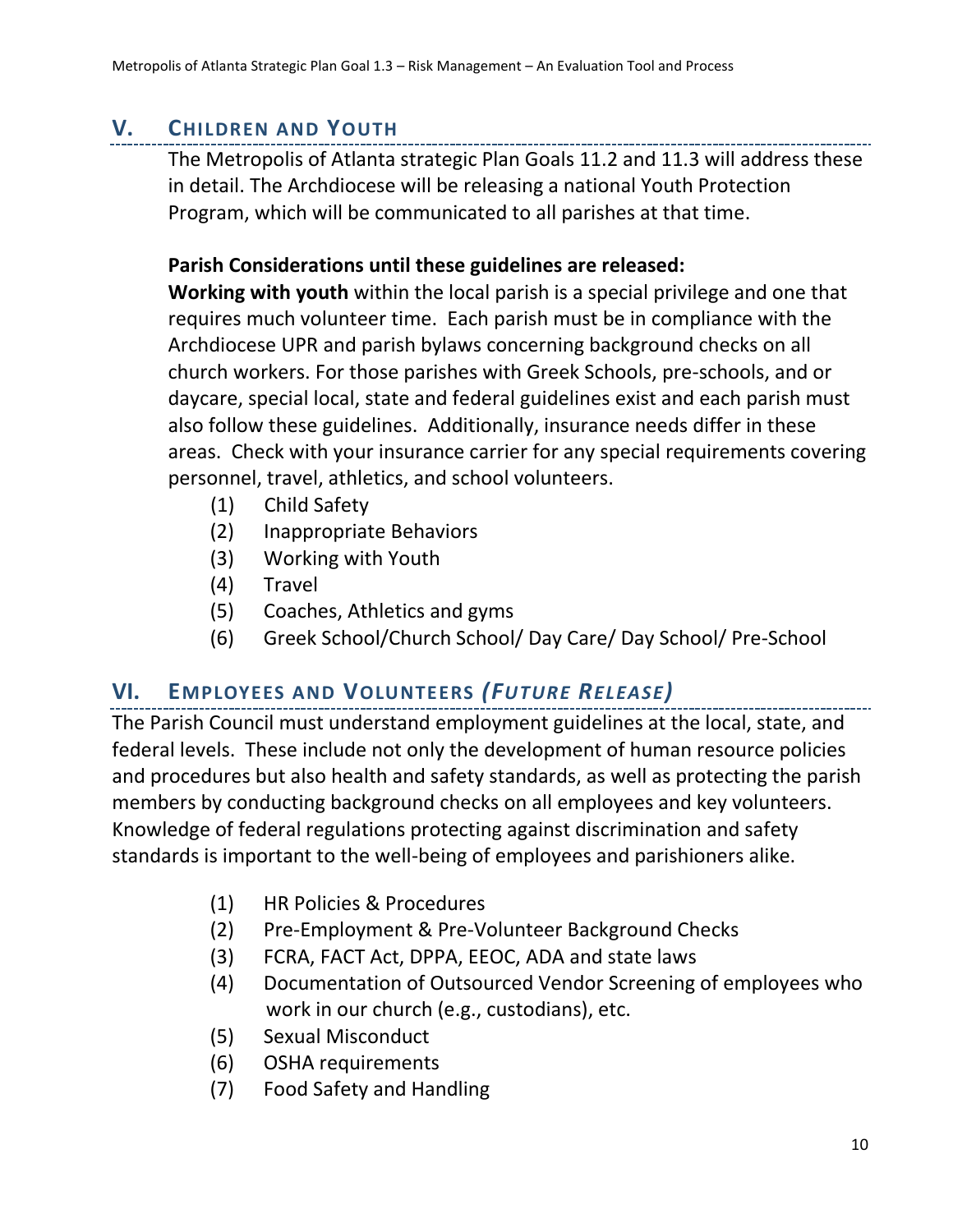- (8) Church Vehicles & Drivers
	- a) Driver screening
	- b) Special DOT rules for 15 passenger vans crossing state lines
	- c) Type of Vehicle (mini-bus verse passenger van)
	- d) Vehicle Safety Inspections
	- e) Proper Liability Insurance including "Medical Payments" coverage

## **VII. FINANCIAL PROCEDURES AND CONTROLS** *(FUTURE RELEASE)*

Financial procedures and controls come directly under the supervision of the Parish Council and are very important in the area of managing financial risks. Policies and procedures for the handling of money, payments, and receipts, as well as signing all legal documents should be stated clearly and monitored by the officers of the Parish Council along with the parishes' Finance Committee. Local, state, and federal guidelines must be followed regarding payroll, withholding, tax policies, property taxes, Unrelated Business Income Tax, and reporting. Accounting procedures must be monitored monthly and all investments must be under the direct supervision of the Parish Council and should also follow the Archdiocese UPR.

- (1) Financial Controls
- (2) Restricted Funds
- (3) Money Handling & Receipts (offerings and other)
- (4) Payments & Disbursements
- (5) Fidelity Insurance Coverage
- (6) Tax Policies
- (7) Sales/Use Tax Exemption
- (8) Payroll/ Withholding,
- (9) Property Tax,
- (10) Unrelated Business Income Tax,
- (11) Employee vs Independent Contractor, W-9, I-9, etc.
- (12) Compliance with IRS Guidelines, Charitable Status
- (13) State gambling laws and raffles
- (14) Benevolence policies

## **VIII. SOCIAL MEDIA**

*Metropolis of Atlanta Strategic Plan Goal 10.2 will address these guidelines*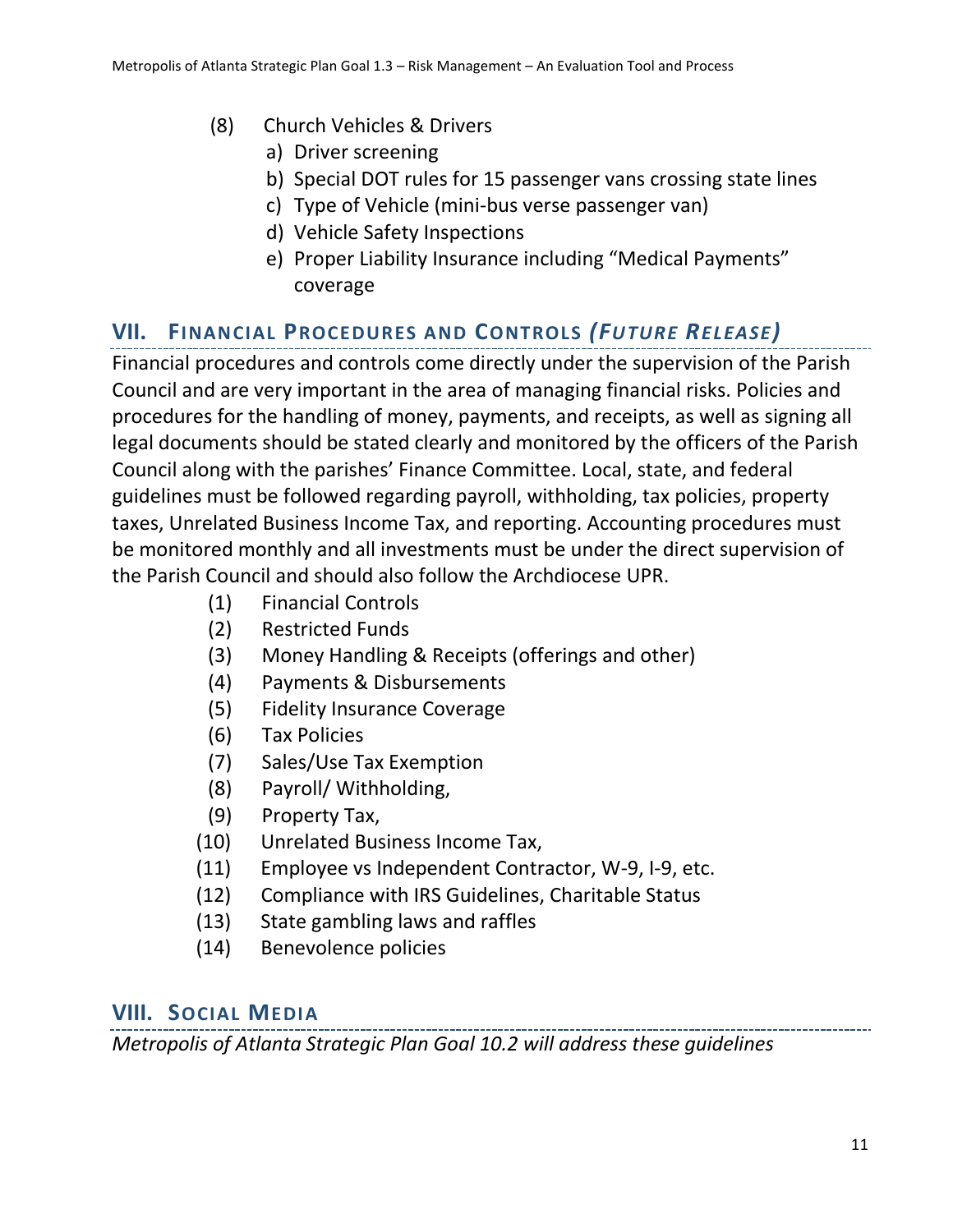#### **Parish Level Resources and Opportunities**

#### **WHAT TO DO LOCALLY –** *beyond your insurance agent.*

Get to know your local fire station chief and police station captain so they know your facilities and campus. They can guide you with free training, check list and information. Some fire departments offer templates on fire safety policies the parishes can implement. Police departments may offer as a community service workshops and seminars. Examples are active shooter, physical security, etc.

Contact public safety agencies, such as county emergency response planners, the American Red Cross, and paramedics/rescue squads. Check with your commercial food suppliers for food safety handling workshops and guidelines.

Additionally, a licensed electrician and structural engineers are good sources of support for local parishes. These professionals, often available within your local parish, should review all buildings, property, and specifically classrooms, gymnasiums, kitchens, and external areas for **safety** and **fire compliance.**

## **EXCERPTS FROM THE UNIFORM PARISH REGULATIONS**

## **PART THREE** - UNIFORM PARISH REGULATION CHAPTER ONE PARISH AND PARISH ORGANIZATION

#### **ARTICLE 15 -- PARISH**

- **Section 5:** The Parish shall conform faithfully to the worship, sacramental life, doctrines, canons and discipline of the Church. It shall also adhere to the Archdiocesan Charter, the Regulations and all Hierarchical encyclicals.
- **Section 6:** Any non-conformance with the foregoing shall be dealt with in accordance with the provisions of the canons. The Archbishop, upon the recommendation of the local Metropolitan, shall have the authority **to revoke the ecclesiastical charter of a Parish**, if, in his judgment, there is sufficient cause for such action. In each such case, notice of the revocation, stating the cause for such action, shall be forwarded to the Parish Council in writing.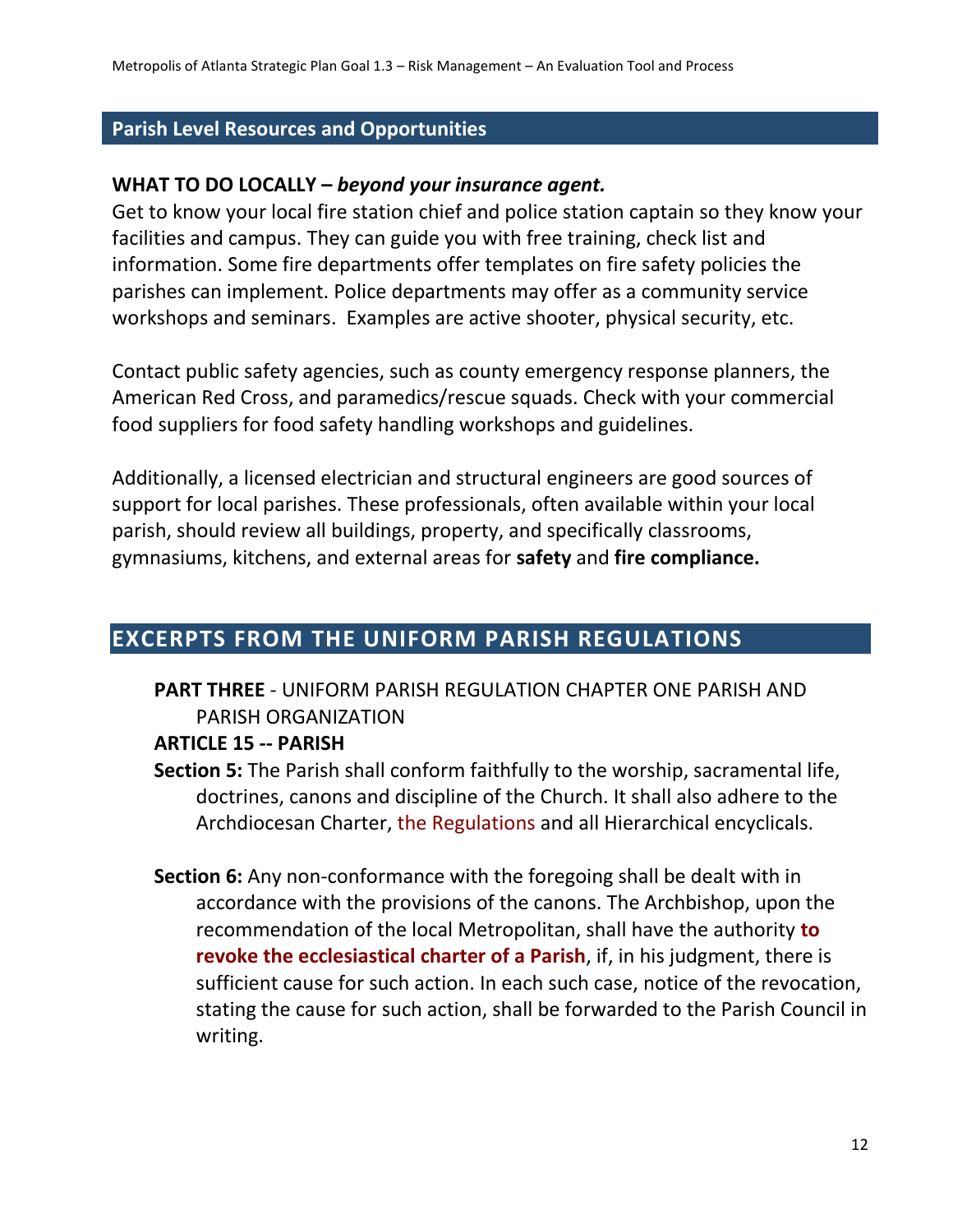**Section 7:** The Parish shall furthermore **abide by the decisions of the Clergy-Laity Congresses** irrespective of whether it was represented thereat, the administrative determinations of the Archdiocesan Council, and such interim legislation as may be adopted between Congresses by the Archdiocesan Council.

## **ARTICLE 16 --PARISH PROPERTY**

- **Section 1:** The Church edifice and other buildings constituting Parish property shall be used in accordance with the Charter to serve the religious, educational, cultural and philanthropic ministries of the Parish. Parish **property shall be held and used by the Parish to carry out the purposes of the Orthodox Christian Faith as defined in Article 15.**
- **Section 3:** The Parish may purchase real and personal property, or sell, mortgage or otherwise encumber its real property, or construct a church edifice or other buildings upon approval of two-thirds **(2/3) of the parishioners in good standing** present at a Parish Assembly duly called (with at least ten (10) days prior written notice) for that purpose, provided that **approval from the respective Hierarch** is received, as follows: …

## **Section 5: All special contributions, bequests, gifts, and devises beyond Stewardship shall be used by the Parish only for the purposes for which they were made.**

## **ARTICLE 17 -- Clergy**

**Section 8:** [Remuneration]

- A. After the review and approval of the respective Hierarch, each Parish shall be obliged:
- 3. **To provide a housing allowance or a parish house including the payment of all utilities for such parish house. This designation is to be in the form of a Parish Council resolution and should be designated in advance of payment.**

## **ARTICLE 18 -- Parishioners**

**Section 7:** Each Parish shall **maintain a Parish Record** which shall include, at a minimum, the following information concerning each parishioner: baptismal and family name, occupation (optional), dates of baptism and/or chrismation and marriage, complete family record of spouse and children,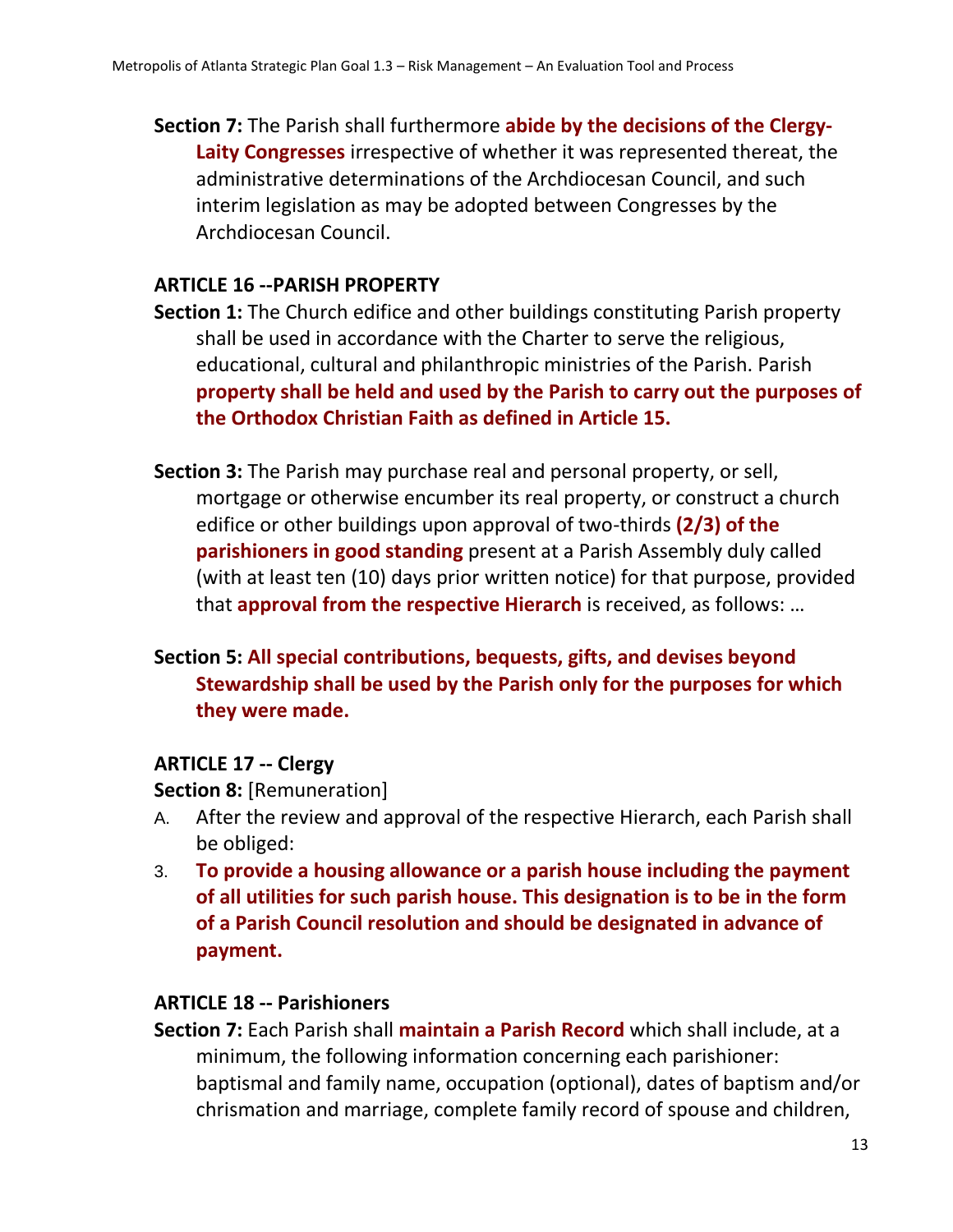date of entry into the Parish indicating if transferred from another Parish, date of death, and such other information that shall be deemed appropriate.

#### **ARTICLE 19 -- PARISH MINISTRIES AND ORGANIZATIONS**

**Section 4: The Bylaws of any Parish organizations shall comply with the Charter and Regulations** and shall be subject to the approval of the Priest, Parish Council and the respective Hierarch

#### **ARTICLE 21 -- ORGANIZATION AND PARISH BYLAWS**

- **Section 1:** All Parishes must maintain and file Articles of Incorporation/Articles of Organization, Bylaws and/or other applicable corporate documents. All such documents shall comply with Archdiocesan requirements as such requirements may be amended, from time to time, by the Archdiocese. Parish Bylaws shall incorporate these Regulations by reference and may also include such additional provisions as shall be deemed necessary, by the Parish Assembly, to meet local needs. However, in the event of a conflict between a Parish's Articles of Incorporation/Articles of Organization, Bylaws or any other Parish document and these Regulations, the provisions of these Regulations shall govern; provided, however, that this sentence shall not apply to Parishes that have agreed to be designated as a national ministry or institution by the Archdiocese and whose Bylaws have been approved by the Archbishop. In the event that the Bylaws of a Parish do not specifically incorporate all of these Regulations by reference, they shall be deemed to do so.
- **Section 2:** Upon the assignment of a Priest by the respective Hierarch, the Parish accepts and agrees to comply with the Charter and Regulations of the Archdiocese. A Parish's Articles of Incorporation/Articles of Organization, Bylaws and any other applicable corporate documents shall be submitted to the Archdiocese through the Metropolis for review and approval. Any amendment(s) to such documents shall also be submitted for review and approval, prior to the effective date of the amendment(s). Notwithstanding the foregoing, the Archdiocese's and/or respective Archdiocesan District/Metropolis' failure to review and/or to disapprove any document(s) or provision(s) thereof shall not be deemed a waiver of the right to subsequently review and/or disapprove the document(s) or any provision(s) thereof.